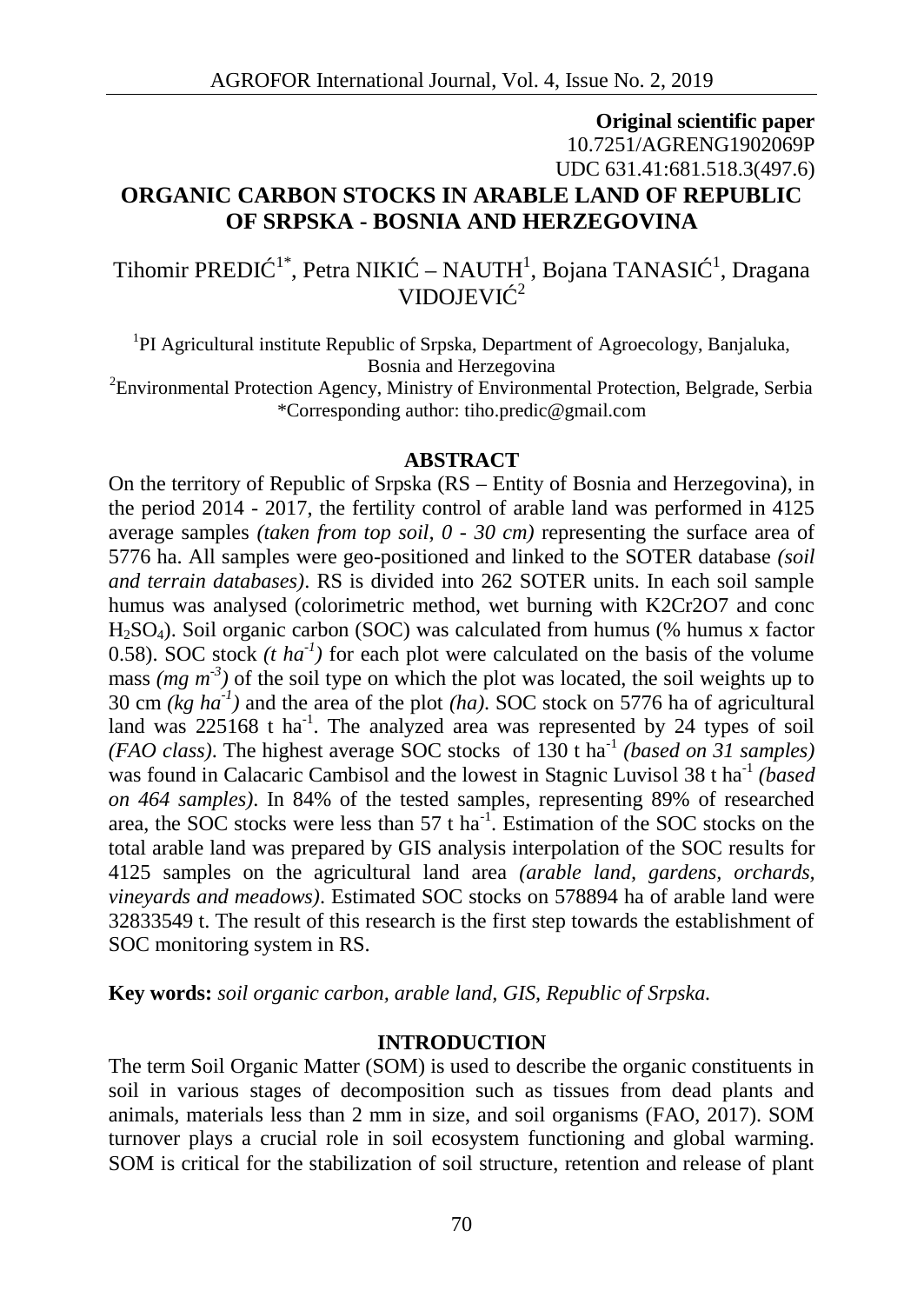nutrients and maintenance of water-holding capacity, thus making it a key indicator not only for agricultural productivity, but also environmental resilience. SOM contains roughly 55–60 percent C by mass. In many soils, this C comprises most or all of the C stock – referred to as  $SOC$  – except where inorganic forms of soil C occur (FAO and ITPS, 2015). Soil plays an important role in the carbon cycle on Earth. The magnitude of the SOC storage is spatially and temporally variable and determined by different abiotic and biotic factors (Weissert *et al.*, 2016). Global SOC stocks have been estimated to be about 1500 PgC for the topmost 1 m (FAO and ITPS, 2015). In most soil types (except for calcareous ones), carbon is typically contained in organic compounds, *i.e.*, in the form of organic carbon (Batjes & Sombroek, 1997). This suggests that changes in organic carbon stocks in the soil (increases or decreases) may be of global significance and they may mitigate or exacerbate climate changes. In addition to soil organic carbon having a positive impact on climate changes, proper land management aimed at raising the level of organic carbon, can increase the productivity and sustainability of agricultural ecosystems (Cole *et al.,* 1997). Increase in SOC concentration to above the threshold level has numerous co-benefits such as increase in food and nutritional security through improvements in soil health and the attendant increase in use efficiency of inputs (*e.g.,* fertilizer, water, energy) (Lal, 2017). To evaluate the role of soil in carbon cycling, it is necessary to estimate organic carbon stocks (Yang *et al.,* 2007). Such assessment is necessary from the points of both, environmental protection and agricultural production. Considering the vital importance of organic carbon for the functioning of ecosystems, its effect on soil structure and soil water capacity, and its role in numerous chemical and physical soil properties, it is important to establish its baseline status in order to be able to monitor its variations over time. It is a source of nutrients and is crucial for agricultural production. (FAO, 2017). Soil organic carbon stocks were investigated in different regions and countries. Spatial distribution of soil organic carbon and SOC sequestration potentials were investigated in the soils of Republic of Serbia. Organic carbon stocks were estimated for soil layers 0-30 cm and 0-100 cm based on the results from a database and using soil and land use maps (Vidojevic *et all,* 2015) . Organic carbon stocks were also estimated for agricultural soils. The mean value of organic carbon up to the depth of 30 cm was found to be  $68.99$  t ha<sup>-1</sup>, or 1.58%, which is considered as low (1-2%) (Vidojevi *et al.*, 2014). Statistically significant differences in the variations of organic matter content over time can be obtained only when an adequate database is available (Sleutel *et al.,* 2003; Van Meirvenne *et al.,* 1996). This paper presents an assessment of organic carbon stocks in the soils in the Republic of Srpska. The assessment of organic carbon stocks in the soils in the Republic of Srpska was carried out in the period 2014-2017. The result of this research is the first step towards the establishment of SOC monitoring system in the Republic of Srpska.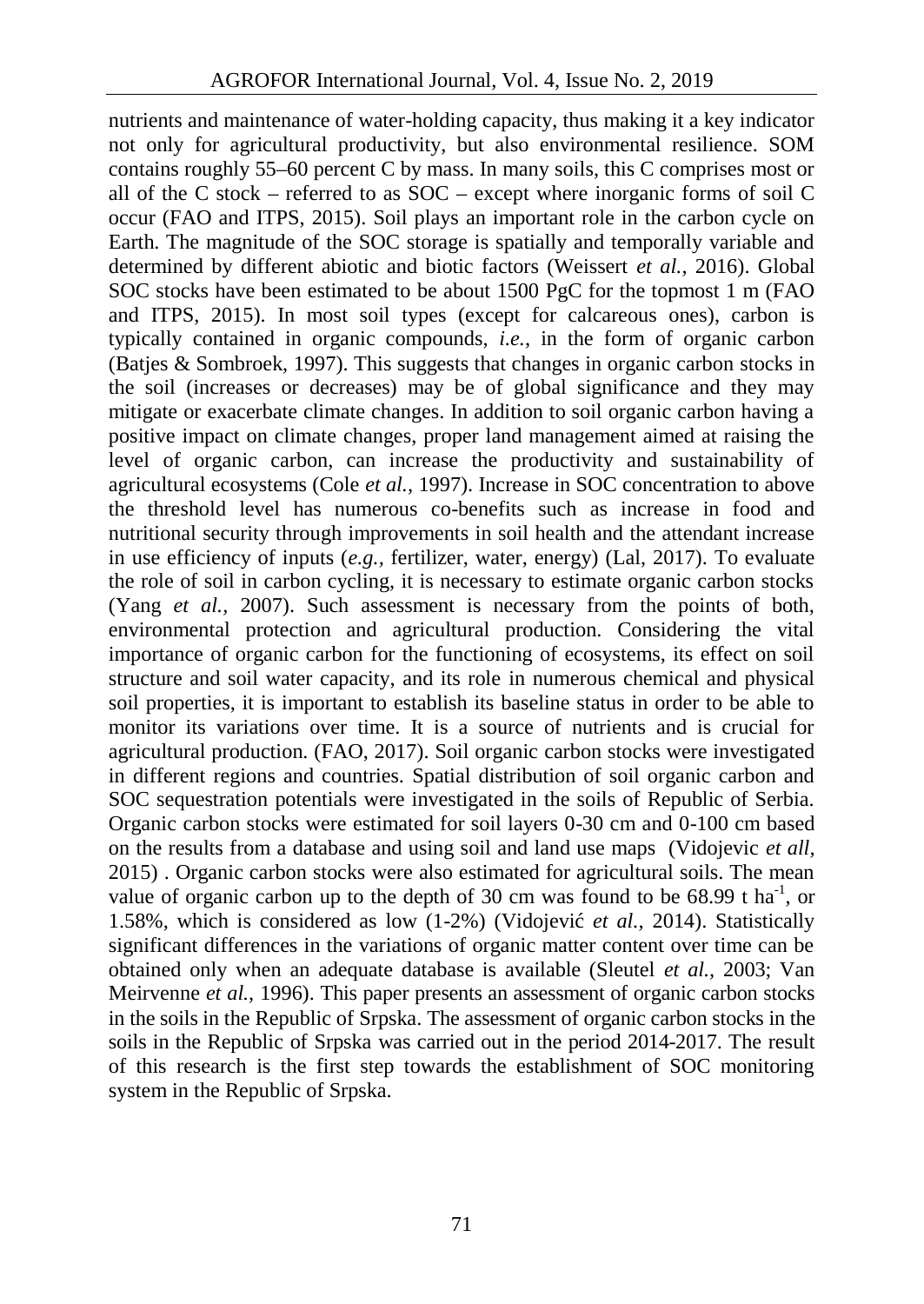# **MATERIAL AND METHODS**

On the territory of the Republic of Srpska (RS), in the period 2014 - 2017, the fertility control of arable land was performed in 4125 average samples representing the surface area of 5776 ha. The analyzed area is represented by 23 types of soil (FAO class). An average sample consists of 15 to 25 individual samples taken from top soil (0 - 30 cm). The average tested plot area was 1.4 hectares. All samples are geo-positioned and linked to the SOTER database (land and terain databases). The Republic of Srpska is divided into 262 SOTER units (surfaces which are similar by the geological surface, soil type and geomorfology).

In each soil sample humus was analysed (colorimetric method, wet burning with  $K_2Cr_2O_7$  and conc H<sub>2</sub>SO<sub>4</sub>). Soil organic carbon (SOC) was calculated from humus (% humus x factor 0.58). SOC stock (t ha<sup>-1</sup>) for each plot were calculated on the basis of the volume mass (mg  $m<sup>3</sup>$ ) of the soil type on which the plot is located, the soil weights up to 30 cm (kg ha<sup>-1</sup>) and the area of the plot (ha). The assessment of SOC stocks on the total arable land of the Republic of Srpska (RS) was performed using ARCMAP 10.0. Agriculture lands are separated from the LCLU maps of RS 1:100 000 and represented by the following polygons: arable land, meadows, orchards, vineyards and fragmented areas (polygons) on which they dominate arable lands, meadows, orchards and vineyards. Abandoned areas (such as mined areas) and pastures (there are not fertility control on these areas) are not included in the research. The estimation of SOC stocks on agricultural areas (polygons) was obtained by IDW interpolation method of SOC values in 4125 samples. For the estimated SOC stocks content by the soil types, SOTER map of dominant FAO soil types was used. Mean values of the content of organic carbon in the soil and standard deviation were calculated with Statistica Version 8.0 (2007)

## **RESULTS AND DISCUSSION**

The results of SOC content analysis in RS are presented in two levels: measured values and value estimates. The measured values of SOC were obtained on the basis of the results of the SOC analysis in 4125 average soil samples (0-30 cm) collected from 5777 ha of cultivable surfaces (1% of total cultivable area of RS). The estimated values of SOC were obtained by GIS interpolation of measured values on the total cultivable area of Republic of Srpska (578894 ha). The results of the measured SOC values are shown in Table 1. The analyzed area (5777 ha) is represented by 23 types of soil (FAO class).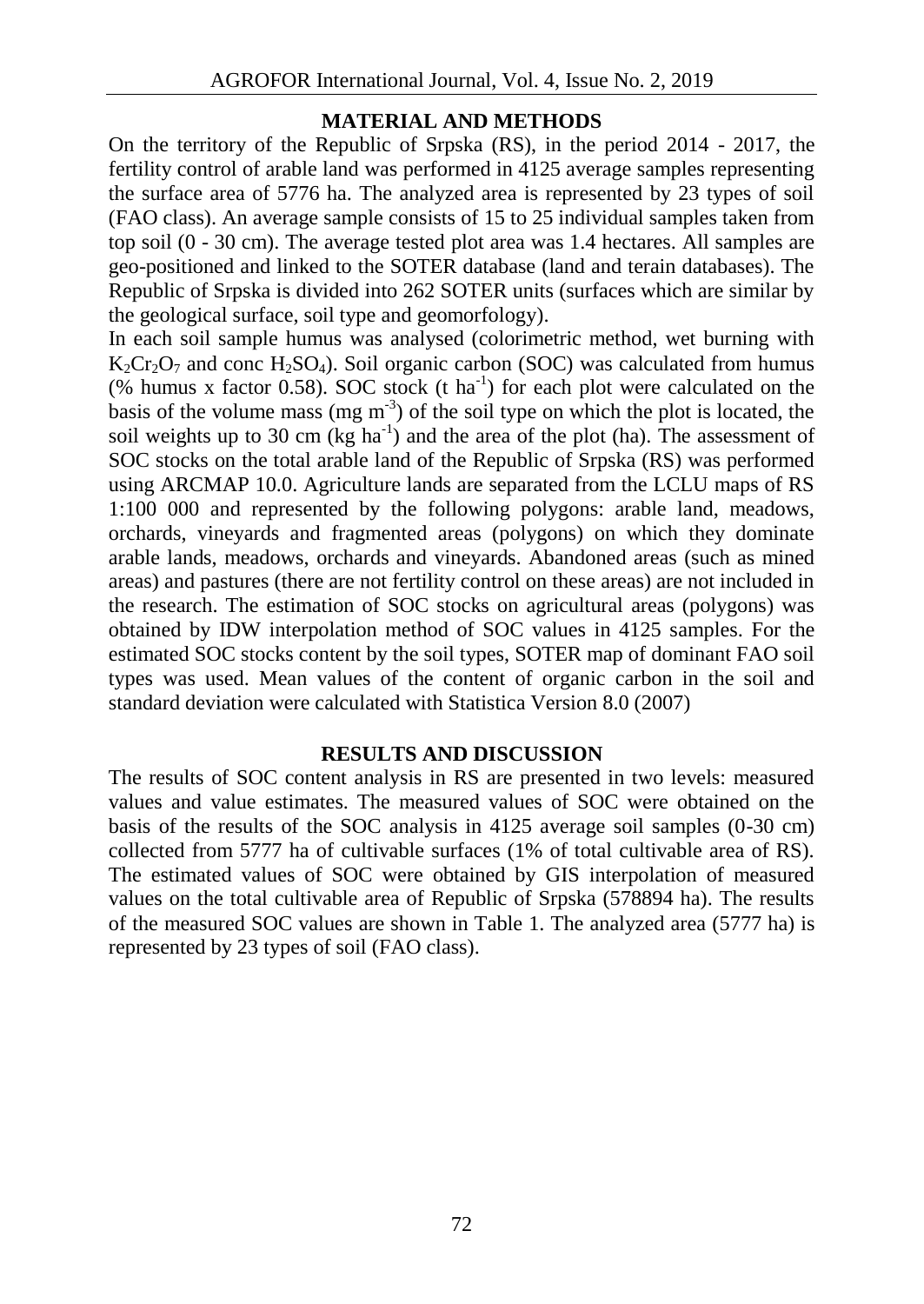| 1   | 2                               | 3             | 0.11011101<br>4 | 5                                          | 6    | $\tau$             | $\frac{1}{2}$<br>8   | 9                             | 10         | 11             | 12   |
|-----|---------------------------------|---------------|-----------------|--------------------------------------------|------|--------------------|----------------------|-------------------------------|------------|----------------|------|
| No. | <b>FAO SOIL</b><br><b>CLASS</b> | Sample<br>No. | Area<br>ha      | <b>Bulk</b> density<br>$g \text{ cm}^{-3}$ |      | <b>SOC</b><br>$\%$ | <b>SOC</b><br>stocks | SOC content tha <sup>-1</sup> |            |                |      |
|     |                                 |               |                 | min                                        | max  |                    | t                    | Mean                          | Min        | Max            | SD.  |
| 1.  | Stagnic Luvisols                | 464           | 826             | 1.07                                       | 1.32 | 0.6                | 17521                | 37.8                          | 0.4        | 153.9          | 21.6 |
| 2.  | Stagnic Podzoluvisols           | 618           | 1167            | 1.11                                       | 1.43 | 0.7                | 32421                | 52.5                          | 1.9        | 157.6          | 26.0 |
| 3.  | Chromic Luvisols                | 102           | 136             | 1.08                                       | 1.33 | 0.9                | 4503                 | 44.0                          | 0.8        | 110.0          | 25.7 |
| 4.  | <b>Eutric Fluvisols</b>         | 318           | 435             | 1.16                                       | 1.50 | 0.9                | 16352                | 51.4                          | 8.1        | 115.1          | 21.8 |
| 5.  | Vertic Luvisols                 | 425           | 544             | 1.10                                       | 1.40 | 0.9                | 18501                | 43.5                          | 0.1        | 241.2          | 23.0 |
| 6.  | Calcaric Fluvisols              | 272           | 388             | 1.11                                       | 1.54 | 1.0                | 15517                | 57.0                          | 2.2        | 163.5          | 28.2 |
| 7.  | Eutric Gleysols                 | 631           | 858             | 1.21                                       | 1.52 | 1.0                | 33649                | 53.3                          | 0.5        | 303.1          | 28.1 |
| 8.  | <b>Eutric Vertisols</b>         | 222           | 321             | 1.03                                       | 1.29 | 1.0                | 10749                | 48.4                          | 11.6       | 158.4          | 21.3 |
| 9.  | Ferric Luvisols                 | 189           | 220             | 1.19                                       | 1.19 | 1.0                | 8214                 | 43.5                          | 8.3        | 121.1          | 20.1 |
| 10. | Calcic Vertisols                | 57            | 62              | 1.05                                       | 1.36 | 1.2                | 2747                 | 48.2                          | 12.1       | 98.9           | 18.2 |
| 11. | Ferric Acrisols                 | 34            | 39              | 1.34                                       | 1.65 | 1.2                | 2178                 | 64.1                          | 28.0       | 123.5          | 23.4 |
| 12. | Haplic Luvisols                 | 104           | 125             | 1.21                                       | 1.34 | 1.2                | 5509                 | 53.0                          | 0.3        | 170.5          | 27.1 |
| 13. | Mollic Gleysols                 | 51            | 65              | 0.54                                       | 1.24 | 1.3                | 2263                 | 44.4                          | 11.2       | 120.3          | 24.1 |
| 14. | Eutric Cambisols                | 97            | 104             | 1.02                                       | 1.36 | 1.9                | 7074                 | 72.9                          | 11.3       | 254.1          | 39.2 |
| 15. | <b>Dystric Cambisols</b>        | 48            | 44              | 0.99                                       | 1.47 | 2.2                | 3551                 | 74.0                          | 14.0       | 146.1          | 30.6 |
| 16. | <b>Ferralic Cambisols</b>       | 117           | 105             | 1.06                                       | 1.52 | 2.4                | 9848                 | 84.2                          | 18.2       | 317.1          | 52.2 |
| 17. | Eutric Leptosols                | 3             | 4               | 1.00                                       | 1.01 | 2.5                | 300                  | 84.8                          | 39.0       | 143.0          | 54.0 |
| 18. | <b>Vertic Cambisols</b>         | 65            | 56              | 0.98                                       | 1.29 | 2.8                | 5337                 | 82.1                          | 23.2       | 177.3          | 35.6 |
| 19. | Humic Cambisols                 | 117           | 111             | 0.67                                       | 1.15 | 3.2                | 9584                 | 81.9                          | 16.0       | 261.5          | 39.5 |
| 20. | Mollic Leptosols                | 91            | 89              | 0.9                                        | 1.23 | 3.2                | 9090                 | 99.9                          | 18.8       | 354.9          | 54.3 |
| 21. | Rendzic Leptosols               | 54            | 48              | 0.71                                       | 1.26 | 3.6                | 5111                 | 94.6                          | 15.0       | 226.3          | 49.5 |
| 22. | Umbric Leptosols                | 15            | 8               | 1.16                                       | 1.16 | 4.1                | 1120                 | 74.7                          | 24.2       | 114.4          | 30.4 |
| 23. | Calcaric Cambisols              | 31            | 22              | 1.08                                       | 1.49 | 4.7                | 4030                 | 130.0                         | 36.3       | 351.4          | 69.5 |
|     | Total:                          | 4125          | 5777            |                                            |      |                    | 225168               | 38-130                        | $0.1 - 39$ | 98.9-<br>354,9 |      |

Table 1. The measured values of SOC and SOC stocks in analyzed cultivable areas shown by the dominant  $FAO$  soil types.

The SOC stocks (column 8) in the analyzed soil types increases with the increase in the number of analyzed average samples (column 3), as this increases the area of the cultivated land (column 4, an average sample represents an area of 1.4 ha). However, a more realistic situation of SOC is obtained by analyzing % SOC (column 7). Table 2 shows content of SOC by classes of coverage according to Van Ranst *et al.* (1995). Data from Table 2 and Graph 1 show that agricultural production in RS on 91.5% of analyzed areas occurs with very low (84.7%) and low SOC content (6.8%). However, in Table 1, columns 10 and 11, a large variation range between the minimum and maximum SOC content (t  $ha^{-1}$ ) for all types of soil is observed. For example, the lowest average value of SOC content is established in Stagnic Luvisol and is  $37.8$  t ha<sup>-1</sup> or  $1.05\%$  (low content) SOC (Table1, number 1, column 9), and variation between minimum and maximum value of SOC is 153.4 t ha<sup>-1</sup> and ranges from very low content of 0.5 t ha<sup>-1</sup> to 153.9 t ha<sup>-1</sup> and 4.3 %, which presents the class of medium SOC content. On this type of land, control of 464 soil samples (about 11% of all samples) was performed.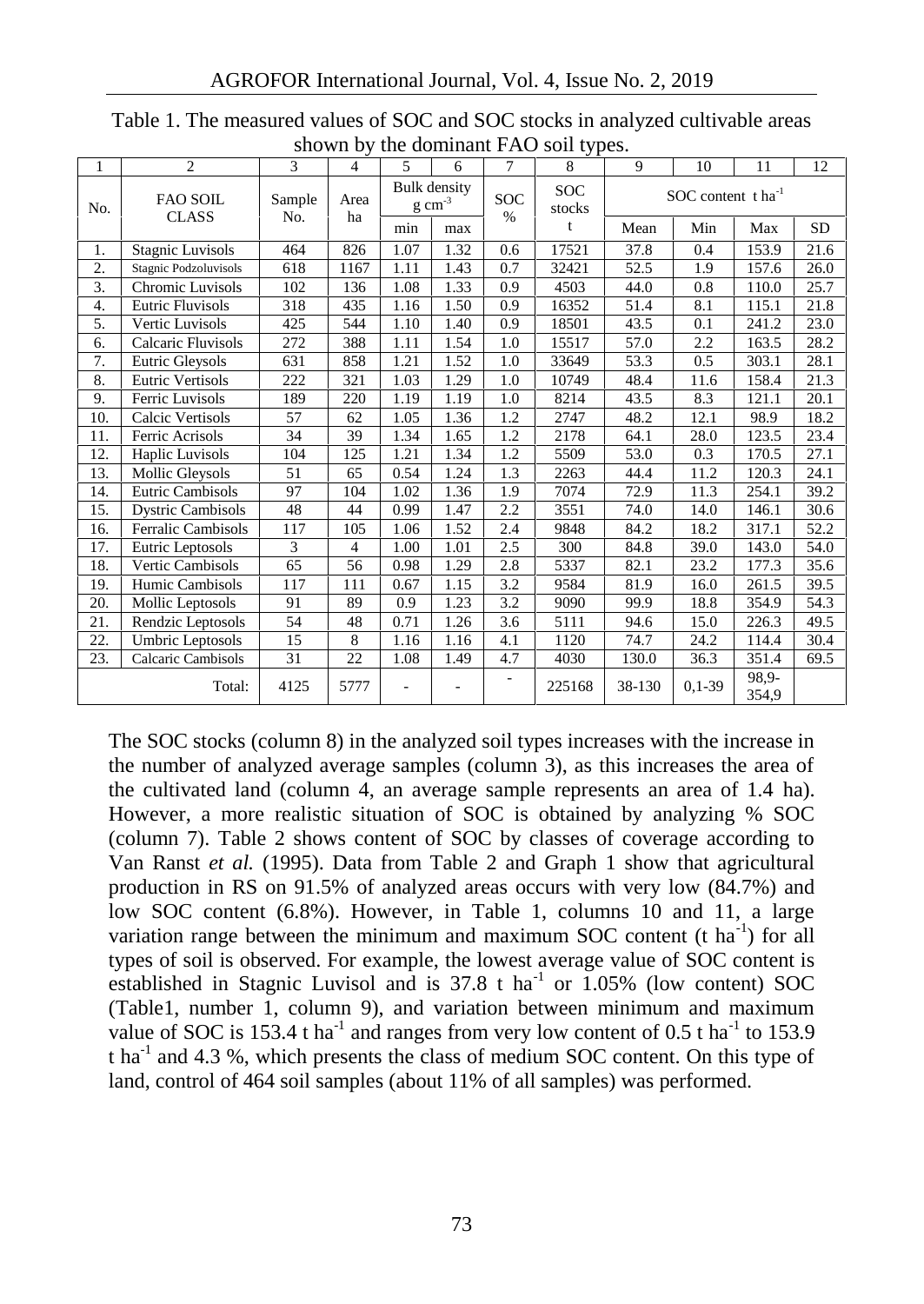| <b>SOC</b> Classes |              | No. of<br>samples | $%$ of<br>samples | Area<br>ha | $\frac{0}{0}$<br>Area | [VA<br>UE |
|--------------------|--------------|-------------------|-------------------|------------|-----------------------|-----------|
| Very<br>low        | $< 1\%$      | 3241              | 78.6              | 4895       | 84.7                  |           |
| Low                | $1.01 - 2.0$ | 343               | 8.3               | 395        | 6.8                   |           |
| Medium             | $2.01 - 6.0$ | 541               | 13.1              | 487        | 8.4                   |           |
| High               | $> 6.01\%$   |                   |                   |            |                       |           |

Table 2. SOC classes according to Van Ranst *et al. (1995)*





The highest average SOC value of  $130$  t ha<sup>-1</sup> and  $3.3\%$  (medium content) was found in Calcaric Cambisols (Table 1, number 23, column 9). SOC variations in Calacaric Cambisolu ranged from very low content of 36.3 t ha<sup>-1</sup> (0.9%) to high content of  $651.4$  t ha<sup>-1</sup> or  $9.1\%$  OC Such a large variations of SOC is associated with the use of cultivable land and the application of good agricultural practice, i.e. with the structure of plant production. Table 2 shows stocks of SOC depending on the structure of plant production on examined cultivable land.

|                |                        | 3          |              |                                     |                    |
|----------------|------------------------|------------|--------------|-------------------------------------|--------------------|
| No.            | Crops and plantings    | Area<br>ha | Area<br>$\%$ | Average SOC<br>$t$ ha <sup>-1</sup> | <b>SOC</b><br>$\%$ |
|                | Grain crops            | 4098       | 70.9         | 32.7                                | 0.9                |
| $\overline{2}$ | Vegetable              | 191        | 3.3          | 67.9                                | 1.9                |
| 3              | Orchards and vineyards | 423        | 7.3          | 46.5                                | 1.3                |
| $\overline{4}$ | <b>Meadows</b>         | 1065       | 18.4         | 54.8                                | 1.5                |
|                | Total:                 | 5777       | 100.0        |                                     |                    |

Table 3. SOC stocks on the analyzed cultivable land depending on the structure of plant production.

The results in Table 3 show that the analyzed cultivable land is mostly used for grain crops cultivation  $(71\%)$ , but also that the lowest average value of SOC 32.7 t  $ha^{-1}$  or 0.9% is found in these soils, which is very low SOC content. The lowest area of cultivable land is used for vegetable growing (3.3%), but in these soils twice the average SOC content of 1.9% (low level) is found.

The reason for this state of OC in the soil, on which vegetables are grown, is because of the intensive production on smaller areas where regular organic fertilizers are applied. When growing cereals, organic fertilizers are used to a lesser extent, mainly mineral fertilizers are used, and therefore the content of OC in these soils decreases. For these reasons, the conclusion is that the content of OC in the agricultural soil, besides the type of land, depends to a large extent on the way of use i.e. the structure of plant production, the regular application of measures for increasing the organic matter in soil and the type of agricultural production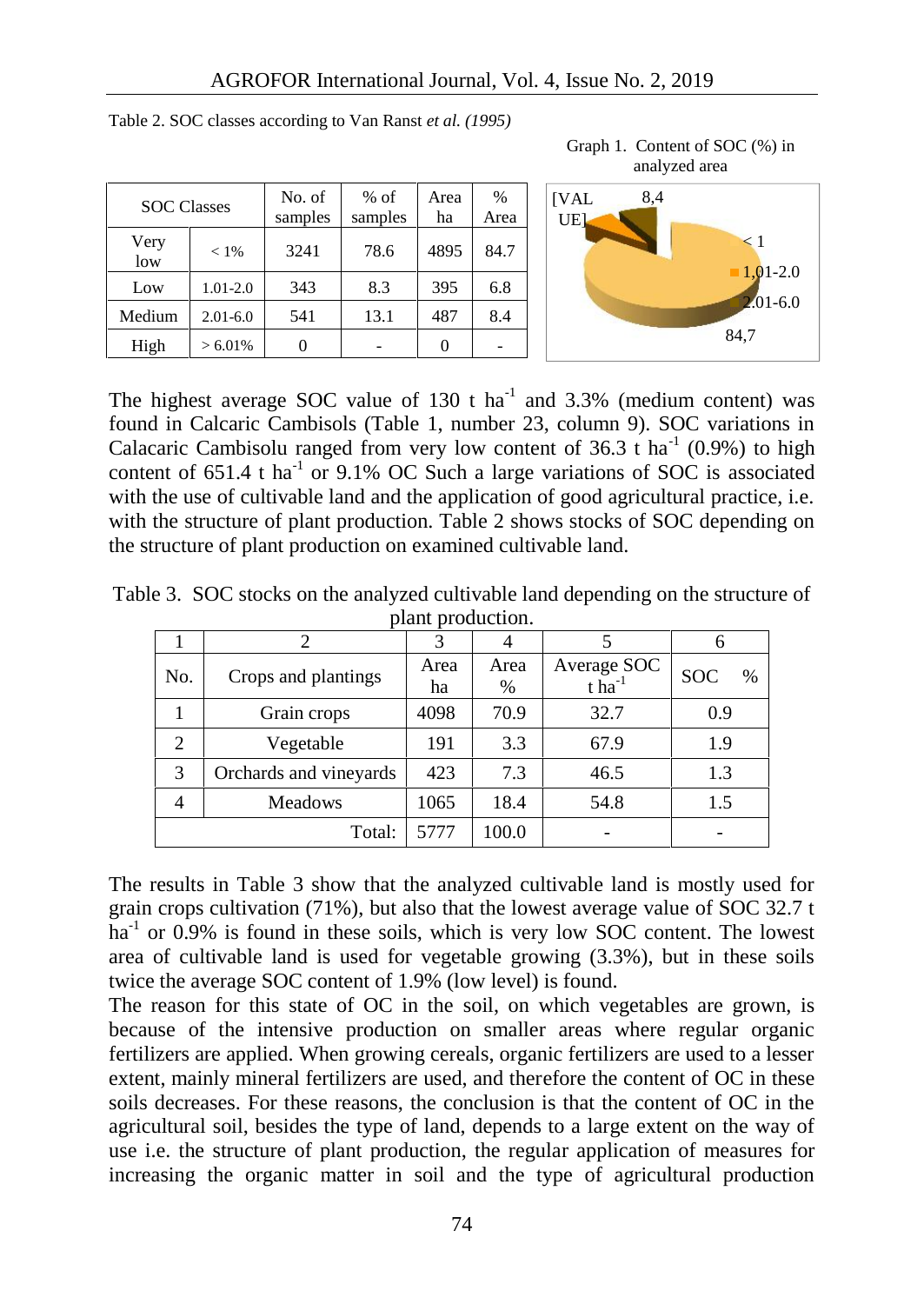(organic, integral ...). Predic *et al. 2016* came to similar conclusions it was found that the results of the basic parameters of soil fertility indicate that it is the soil of different levels of fertility, which is related to the land use and soil type. The average content of OC in meadow areas, permanent crops, i.e. in soils which are occasionally processed, depend to a great extent on the type of land.

For evaluation of SOC stock in soils in RS, GIS charts LC/LU were used, according to which RS agricultural area occupies 1047724 ha (42.5%) (Predi *et al.* 2011). The arable land of 578894 ha, marked out of the agricultural land, are dominated by the following: meadows, orchards, vineyards and fragmented areas (polygons). Currently abandoned arable areas (mine risk ...) are not analyzed in this paper because fertility control on these surfaces was not carried out. Figure 2 shows the spatial distribution of estimated OC content on arable land, and Table 4 shows the distribution percentage of the estimated OC content in agricultural land of RS.

|          | Class OC     | ha     | %    |  |
|----------|--------------|--------|------|--|
| Very low | $< 1\%$      |        | 81.2 |  |
| Low      | $1.01 - 2.0$ | 100199 | 17.3 |  |
| Medium   | $2.01 - 6.0$ | 8363   | 1.4  |  |
| High     | $> 6.01\%$   | 365    | 0.1  |  |
|          | Total:       | 578894 | 100  |  |

Table 4. Class percentage of the estimated CO content in RS arable land

On the basis of the data obtained (Table 4), it can be concluded that agricultural production in RS on 81.5% of the arable areas is performed on very low OC soils, and on 17.3% of the low OC content soils which is in total 98.5% or 570166 ha of arable land with insufficient OC content. The estimated SOC stock is shown in Table 5.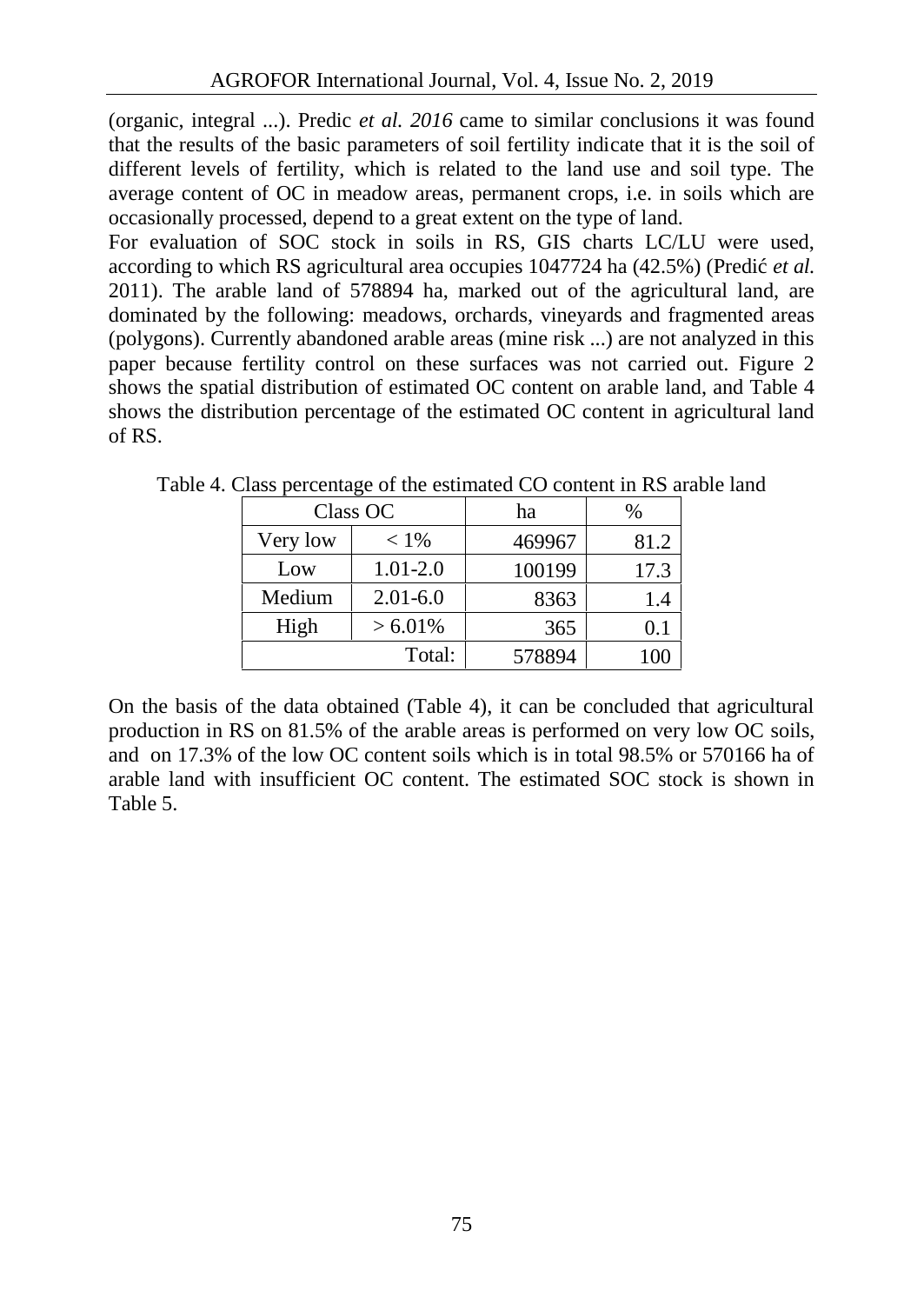|     |                           |            |       | --- <i>1</i>         |               |                               |              |            |           |  |
|-----|---------------------------|------------|-------|----------------------|---------------|-------------------------------|--------------|------------|-----------|--|
| 1   | $\overline{c}$            | 3          | 4     | 5.                   | 6             | $\overline{7}$                | 8            | 9          | 10        |  |
| No. | <b>FAO SOIL CLASS</b>     | Area<br>ha | $\%$  | <b>SOC</b><br>stocks | <b>SOC</b>    | SOC content tha <sup>-1</sup> |              |            |           |  |
|     |                           |            |       |                      | $\frac{0}{0}$ | Mean                          | Min          | Max        | <b>SD</b> |  |
| 1.  | Eutric Leptosols          | 151        | 0.03  | 10100                | 0.03          | 66.9                          | 13.5         | 74.7       | 9.8       |  |
| 2.  | Umbric Leptosols          | 5238       | 0.9   | 453610               | 1.4           | 86.6                          | 34.6         | 120.8      | 16.7      |  |
| 3.  | Calcaric Cambisols        | 5596       | 1.0   | 492467               | 1.5           | 88.0                          | 33.3         | 286.3      | 40.8      |  |
| 4.  | Vertic Cambisols          | 7290       | 1.3   | 568609               | 1.7           | 78.0                          | 23.2         | 177.3      | 26.7      |  |
| 5.  | Mollic Gleysols           | 10899      | 1.9   | 573266               | 1.8           | 52.6                          | 11.2         | 145.0      | 25.7      |  |
| 6.  | <b>Dystric Cambisols</b>  | 12897      | 2.2   | 753162               | 2.3           | 58.4                          | 14.0         | 131.9      | 20.9      |  |
| 7.  | Calcic Vertisols          | 17576      | 3.0   | 868257               | 2.7           | 49.4                          | 10.5         | 98.8       | 10.6      |  |
| 8.  | <b>Eutric Fluvisols</b>   | 18645      | 3.2   | 939703               | 2.9           | 50.4                          | 8.1          | 114.6      | 15.3      |  |
| 9.  | Ferric Luvisols           | 23238      | 4.0   | 1036410              | 3.2           | 44.6                          | 8.3          | 121.1      | 13.0      |  |
| 10. | Ferric Acrisols           | 23009      | 4.0   | 1069916              | 3.3           | 46.5                          | 18.3         | 93.2       | 11.1      |  |
| 11. | <b>Ferralic Cambisols</b> | 14675      | 2.5   | 1071304              | 3.3           | 73.0                          | 18.2         | 185.8      | 35.5      |  |
| 12. | Chromic Luvisols          | 23886      | 4.1   | 1084444              | 3.3           | 45.4                          | 0.9          | 107.1      | 16.9      |  |
| 13. | Rendzic Leptosols         | 15552      | 2.7   | 1286171              | 3.9           | 82.7                          | 19.8         | 207.0      | 29.8      |  |
| 14. | Mollic Leptosols          | 18724      | 3.2   | 1421123              | 4.4           | 75.9                          | 18.8         | 278.8      | 27.0      |  |
| 15. | Haplic Luvisols           | 27597      | 4.8   | 1437804              | 4.4           | 52.1                          | 0.3          | 168.2      | 16.2      |  |
| 16. | Eutric Vertisols          | 26155      | 4.5   | 1558829              | 4.8           | 59.6                          | 12.6         | 148.8      | 22.4      |  |
| 17. | <b>Eutric Cambisols</b>   | 36385      | 6.3   | 2252220              | 6.9           | 61.9                          | 12.3         | 254.0      | 23.5      |  |
| 18. | Humic Cambisols           | 29228      | 5.0   | 2326586              | 7.1           | 79.6                          | 16.0         | 186.5      | 32.3      |  |
| 19. | Stagnic Podzoluvisols     | 46012      | 7.9   | 2383418              | 7.3           | 51.8                          | 2.2          | 157.4      | 17.4      |  |
| 20. | Vertic Luvisols           | 47723      | 8.2   | 2510256              | 7.7           | 52.6                          | 0.1          | 241.0      | 17.7      |  |
| 21. | Eutric Gleysols           | 46783      | 8.1   | 2666629              | 8.2           | 57.0                          | 0.5          | 302.8      | 17.3      |  |
| 22. | <b>Stagnic Luvisols</b>   | 70341      | 12.2  | 2855860              | 8.8           | 40.6                          | 0.4          | 150.5      | 13.5      |  |
| 23. | Calcaric Fluvisols        | 51293      | 8.9   | 2964757              | 9.1           | 57.8                          | 2.2          | 163.4      | 21.3      |  |
|     | Total                     | 578894     | 100.0 | 32584900             | 100.0         | $44.6 - 88.0$                 | $0.1 - 34.6$ | 74.7-302,8 |           |  |

Table 5. The estimated SOC stock by FAO soil classes (the total arable land area of  $RS$ 

Table 4 shows soil types according to SOC content. The results show that Stagnic Luvisols is the most common type of soil (12.2%) on the arable areas of RS, while the largest SOC stocks are in Calcaric Fluvisol (9.1%). The estimated SOC stock in arable agricultural land of RS is  $32584900$  t, which is  $56.3$  t ha<sup>-1</sup> in average or 1.56% of RS, respectively. Therefore, the arable land in RS is classified as low OC content land by Van Ranst *et al.* (1995). Similar results were obtained in Serbia, where the mean value of SOC was established at  $68.99$  t ha<sup>-1</sup> or 1.58% to 30 cm of depth (Vidojevi *et al., 2014*).

## **CONCLUSIONS**

The SOC stock in arable agricultural land on 578894 ha in RS is estimated to 32584900 t. Average OC content is 56.3 t ha<sup>-1</sup> or 1.56% which classifies RS arable land in low OC content land, according to Van Ranst *et al.* (1995). 98.5% or 570166 ha of the arable land in RS is with the insufficient OC content for agricultural production, while in 81.5% of the arable land a very low OC content was determined. OC in the agricultural soil, besides the type of land, depends to a large extent on the way of use i.e. the structure of plant production, the regular application of measures for increasing the organic matter in soil and the type of agricultural production (organic, integral ...). The result of this research is the first step towards the establishment of SOC monitoring system in Republic of Srpska.